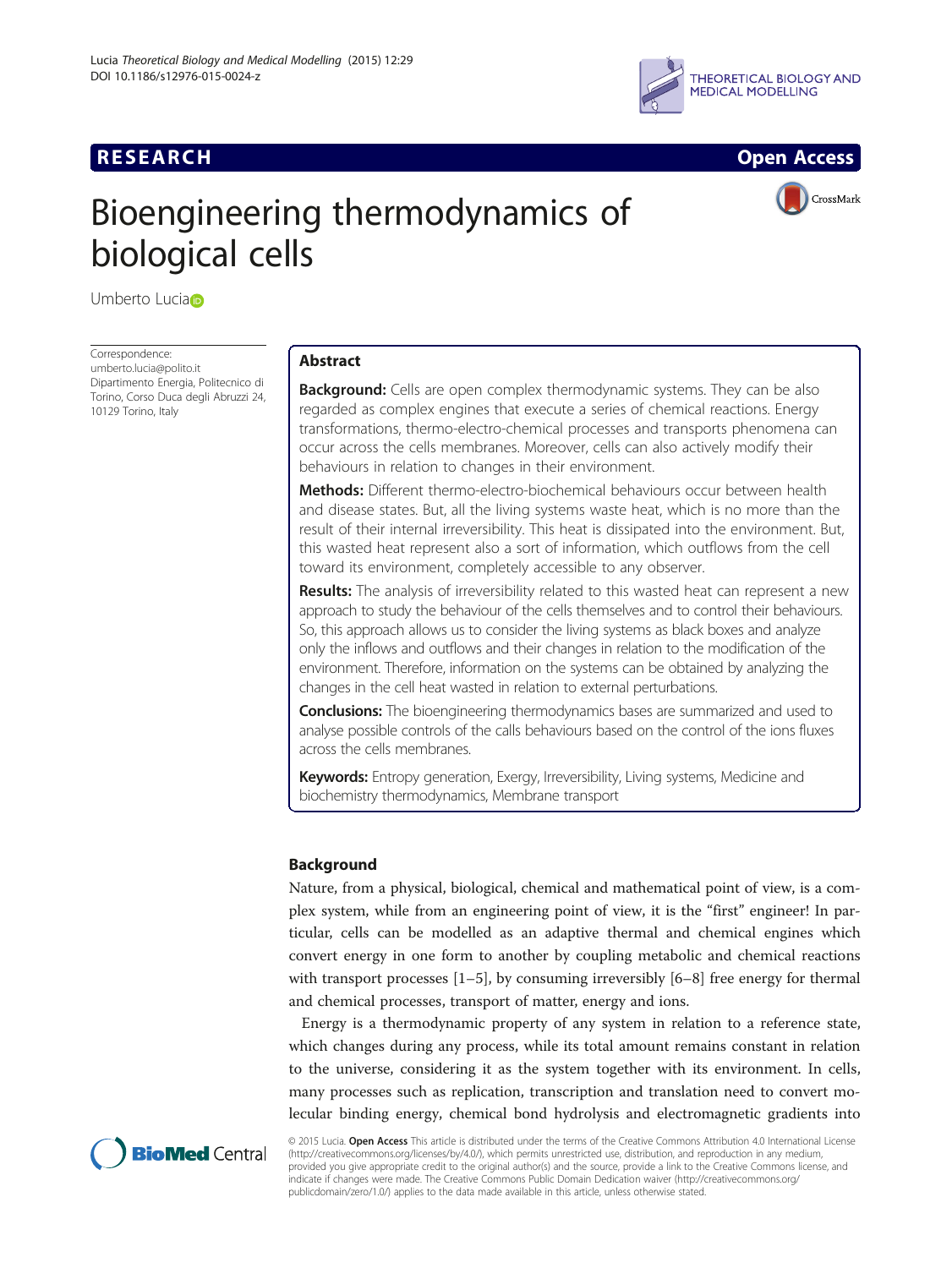mechanical work, related to conformational changes and displacements [[9](#page-15-0)]. The biomechanical analysis of DNA has pointed out the connections among forces, thermodynamics, nano-mechanical and electromagnetic behaviour of biological structures and kinetics [[10\]](#page-15-0).

Engineering thermodynamics is the science which studies both energy and its best use in relation to the available energy resources with particular regards to energy conversion, including power production, refrigeration and relationships among the properties of matter, including also living matter. So, engineering thermodynamics can be introduced in the mechanobiological and system biological approach in order to improve these sciences by analysing the biosystems also from a thermal point of view: a new engineering science could be considered, the bioengineering thermodynamics. Indeed, the first law of thermodynamics expresses the conservation of energy, while the second law states that entropy continuously increases for the system and its environment and introduces the statistical and informational meaning of global quantities [\[11](#page-15-0)–[14\]](#page-15-0).

In this paper we develop the bioengineering thermodynamic of biological cells, with particular regards to possible control of the cells growth by a control of the ions transport across the cell membrane. To do so, we consider that cells spontaneously exchange heat, and this heat is related to their biochemical and biophysical behaviour. This wasted heat represents the interaction between the cell and its environment, a sort of "spontaneous communication" towards environment. This interaction is fundamental to developing a thermodynamic study of the cell. Indeed, cells are too complex to understand the contribution of each process to the global result, and the study of cells as black boxes allows us to simplify the analysis by considering only the inflow and outflow balances [[15\]](#page-15-0). Moreover, it is easier to have access to the cell environment than to the living cell itself. These considerations allow us to introduce the bases of the bioengineering thermodynamic approach introduced in the study of the cells:

- 1. An open irreversible real linear or non-linear system is considered;
- 2. Each process has a finite lifetime  $\tau$ ;
- 3. What happens in each instant in the range  $[0, \tau]$  cannot be known, but what has happened after time  $\tau$  (the result of the process) is well-known (at least it is sufficient to wait and observe): local equilibrium is not necessarily required;
- 4. The balance equations are balance of fluxes of energy, mass and ions.

The fundamental quantity used in this analysis is the global entropy [[16, 17\]](#page-15-0), related to systems changes, highlighted as the only effective criterion for spontaneity of change in any system, with particular regards to the entropy variation due to irreversibility, named entropy generation [\[18](#page-15-0)], which is the result of the global effect of the entropy variation

- 1. due to the interaction with the environment
- 2. within the system itself.

The introduction of entropy generation comes from the need to avoid inequalities: entropy results as a state function, so nothing is really produced or generated.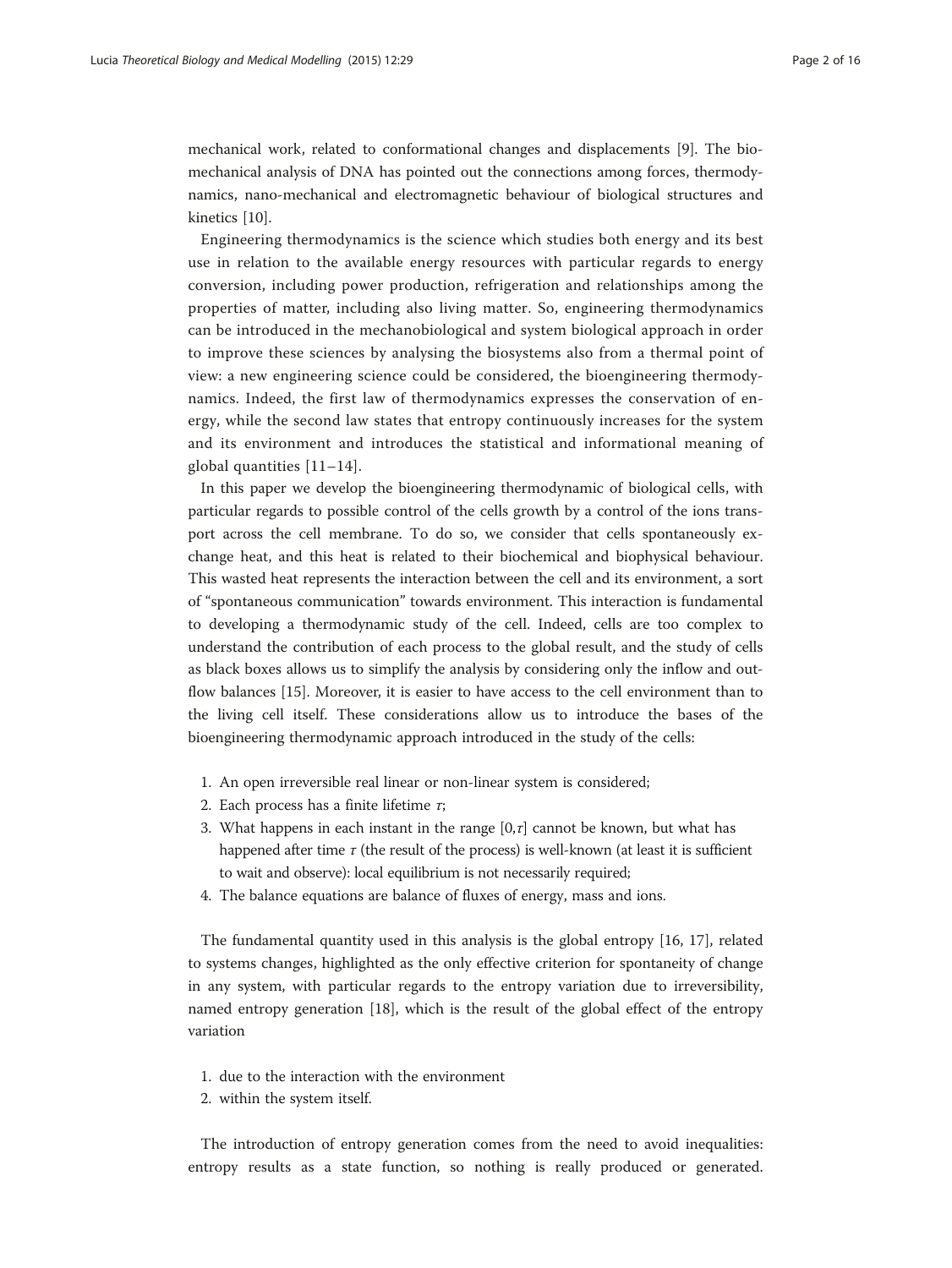Therefore, entropy is nothing more than a parameter characterising the thermodynamic state, and the term due to irreversibility,  $S_{g}$ , measures how far the system is from the state that will be attained in a reversible way [[12\]](#page-15-0). It is always  $S_g \ge 0$ .

Recently, it has been highlighted that any effect in Nature is always the consequence of the dynamic balances of the interactions between the real systems and their environments [[12\]](#page-15-0) and the real systems evolution is always related to the decrease of their free energy, in the least time [[19](#page-15-0)–[21](#page-15-0)]. So, bioengineering thermodynamics is based just on two fundamental concepts of physics: interactions and flows. The result is the analytical formulation of flow-based analysis in thermodynamics, which can play the role of a "rallying point" of the different modelling approach to biosystems. Indeed, if we consider natural systems we can highlight that they are always open systems, which means that they can exchange heat and mass with their environment. So, the interaction with the environment is a fundamental concept for the thermodynamic analysis.

We consider the environment as a thermostat and the system, together with its environment, is an adiabatic closed system [\[18](#page-15-0)]. But, for an adiabatic close system, the total entropy, defined as:

$$
dS = d_i S + d_e S \tag{1}
$$

it always increases, as a consequence of the second law [[18\]](#page-15-0). In relation (1)  $dS$  is the variation of the total entropy elementary,  $d_eS$  is the entropy variation for interaction between the open system considered and its environment, and  $d_iS$  is the entropy variation due to irreversibility, such that:

$$
\frac{dS}{dt} \ge 0\tag{2}
$$

Now, we can write the relation (1) as [[22\]](#page-15-0):

$$
\frac{dS}{dt} = \int\limits_V \left[ -\nabla \cdot \left( \frac{\mathbf{Q}}{T} \right) + \dot{s} \right] dV \tag{3}
$$

where **Q** is the heat flow, T is the temperature, V is the volume, t is the time and  $\dot{s}_{g}$  is the density of the entropy generation rate. Now, we consider that the stationary states of the open system correspond to the equilibrium states of the adiabatic closed system. Considering the system together with its environment, we are analyzing an adiabatic closed system, so the entropy variation for the volume considered is maximum at the equilibrium [\[23](#page-15-0)]:

$$
dS = 0 \Rightarrow \left[ -\nabla \cdot \left( \frac{\mathbf{Q}}{T} \right) + \dot{s}_g \right] = 0 \tag{4}
$$

and

$$
\nabla \cdot \left(\frac{\mathbf{Q}}{T}\right) = \dot{s}_g \tag{5}
$$

This last relation allows us to state that the flows between the open system and its environment cause the entropy generation rate density, so the interaction between system and environment is responsible of irreversibility. But, we cannot state if the cause of changes is the change of the entropy inside the cell or the fluxes across the cell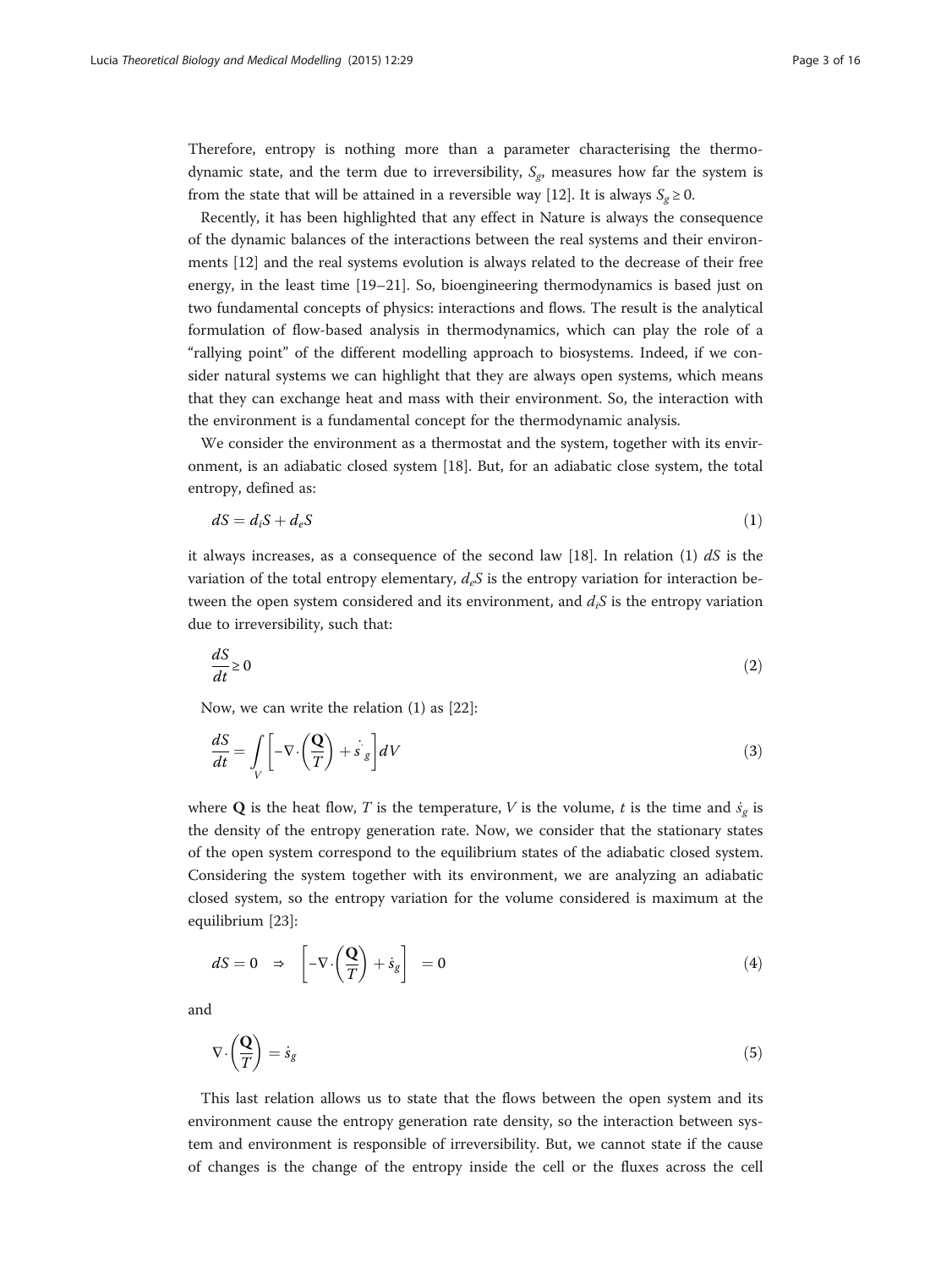membrane. We can only highlight the relation between changes and fluxes, but this approach doesn't allow us to establish if are the fluxes to cause entropy changes or if entropy changes causes fluxes.

Now, considering that the entropy generation rate density can be written as [\[22](#page-15-0)]:

$$
\dot{s}_g = \sum_k \mathbf{J}_k \cdot \mathbf{X}_k \tag{6}
$$

where  $J_k$  is the flow of the k-th quantity involved in the process considered and  $X_k$  is the related thermodynamic force. Now, considering that:

$$
\nabla \cdot \left(\frac{\mathbf{Q}}{T}\right) = \mathbf{Q} \cdot \nabla \left(\frac{1}{T}\right) + \frac{1}{T} \nabla \cdot \mathbf{Q} = \sum_{k} \mathbf{J}_k \cdot \mathbf{X}_k \tag{7}
$$

the relation (5) becomes:

$$
\frac{1}{T}\nabla \cdot \mathbf{Q} = \sum_{k} \mathbf{J}_k \cdot \mathbf{X}_k - \mathbf{Q} \cdot \nabla \left(\frac{1}{T}\right)
$$
\n(8)

in agreement with Le Chatelier's principle [\[24](#page-15-0)], for which any change in concentration, temperature, volume, or pressure generates a readjustment of the system in opposition to the effects of the applied changes in order to establish a new equilibrium, or stationary state. It follows that the fundamental imperative of Nature is to consume free energy in least time. Any readjustment of the state of the system can be obtained only by generating fluxes of free energy which entail any process where the system evolves from one state to another.

## Results and discussion

The existence of bioelectric signalling among most cell types suggests a wide field of applicability of these electro-magnetical signals. Here, we provide bioengineering thermodynamic theory that suggest how to explain the effects of energy, mass and ionic flows across cell membranes and, consequently, to control the cell behaviour by a control of ion fluxes.

Living cells are separated from their environment by the lipid bilayer membrane, which presents a different concentration of specific ion species on both sides. As a consequence, a charge separation across the membrane is generated by the electrodiffusion of ions down their electrochemical gradient. These ions move into a negative (inside the cell) membrane potential of around −70 to −100 mV. The hydrophobic component of the lipid bilayers behaves as a capacitor dielectric, which maintains the ionic gradients across the membrane; in some instances, the action of ATP-driven ionic pumps supports this effect by separating the charges. The cell function is regulated by the membrane proteins, sensitive to electric field; indeed, changes in the electric field are transduced into a conformational change that accomplishes the function of the membrane protein with consequences for the regulation of cell functions. The charged species, their arrangements, the local field strength, charges and dipoles disposition and movements can vary with the result of changing the electric field which is tranduced into a conformational change related to the protein functions themselves [[32\]](#page-15-0).

These considerations suggest that control and regulation of the membrane's electric field could represent a new approach to therapies against diseases such as cancer. To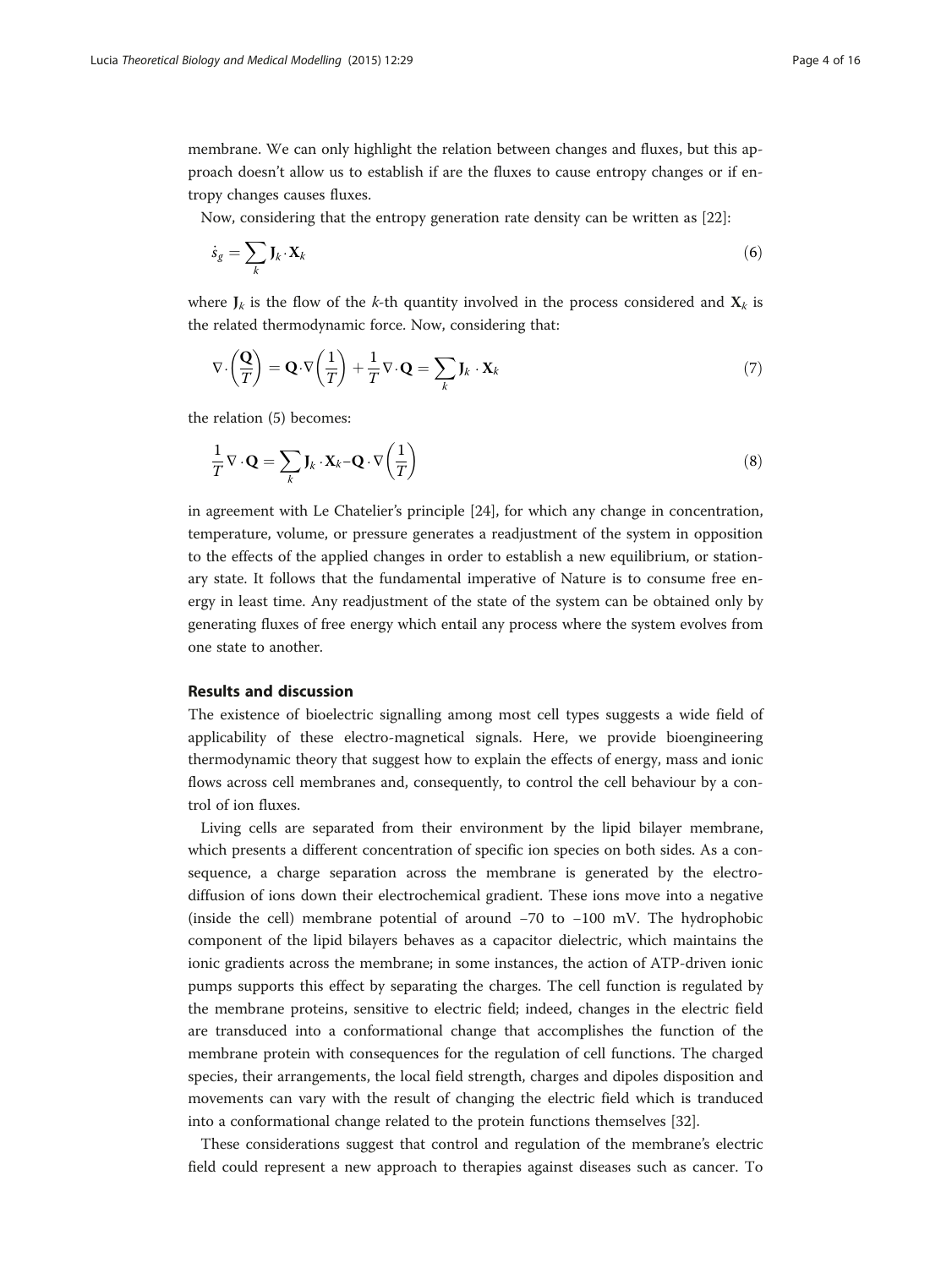understand how to control the fluxes across the membrane we consider the concentration of the ions on the opposite sides of the membrane [[33](#page-15-0)]:

$$
c_{outside} = c_{inside} \exp\left(\frac{\Phi_{outside} - \Phi_{inside}}{RT}\right) \tag{9}
$$

where  $c$  is the molar concentration of the chemical species,  $R$  is the universal constant of gas, T is the temperature and  $\Phi$  is the electric potential energy. As a consequence of this concentration difference the cell can move the ions, and change the pH inside and outside its membrane. The ion drift velocity  $v_{drift}$  across the cell membrane can be obtained by using the classical kinetic theory [\[34](#page-15-0)] as:

$$
v_{drift} = \frac{Ze}{m} \frac{\phi}{d} \tau_{drift} \tag{10}
$$

where Ze is the electric charge of the ion, m is the ion mass,  $\phi$  is the electric potential across the membrane, d is the length of the membrane and  $\tau_{drift}$  is the mean time between two collisions [[33\]](#page-15-0):

$$
\tau_{drift} = \frac{m\sigma}{n(Ze)^2} \tag{11}
$$

where  $\sigma$  is the electric conductivity. Consequently, an electric current I occurs for each ion  $i = H^+$ , Na<sup>+</sup>, K<sup>+</sup>, Ca<sup>2+</sup>, Cl<sup>-</sup>, Mg<sup>2+</sup>, etc.:

$$
I_i = n_i A Z_i e v_{drift} \tag{12}
$$

where  $A$  is the mean surface area of the membrane. Now, considering the equivalent RC electric circuit for a membrane it is possible to state that the resonant frequency for such a circuit results in  $(2πRC)^{-1}$ , where R is the electric resistivity for the ion considered and C is the membrane capacity.

It follows, that if we want to control the cross-membrane flux we must impact the current. The easier physical way to interact with a current is to use an electromagnetic wave of the resonant frequency for the membrane, in relation to the ion considered, with its amplitude being related to the entropy generation as just obtained in Ref. [[25](#page-15-0)–[30\]](#page-15-0).

In Figs. [1](#page-5-0) and [2](#page-5-0), it is represented an example of this kind of control. Figure [1](#page-5-0) represents the natural behaviour of cell requirement of energy to grow. Figure [2](#page-5-0) represents the cell requirement of energy by cell to grow when they are inside an electromagnetic field. It represents the ratio between the variation in percentage of the energy used by a cancer in a magnetic field (50  $\mu$ T, 40 Hz) respect the energy used by a cancer outside of the field, related to the energy used by the cancer outside the field vs the growth of the cancer in terms of volume growth (ratio between the cancer volume during the cancer growth and the initial volume). It has been obtained by using the entropy generation approach described in the following section on methods. It is possible to highlight how the different ions have different effect. The positive ions determines a decreasing of the energy used while the negative ion increase it. So the positive ions determine an opposition to the growth. The more effective ion is  $Ca^{2+}$ . It means that a control of calcium ion can determine a control of the volume growth of a cancer. Here, the control is suggested by the use of an electromagnetic field. The field induces in the cell a greater use of energy to obtain the same growth.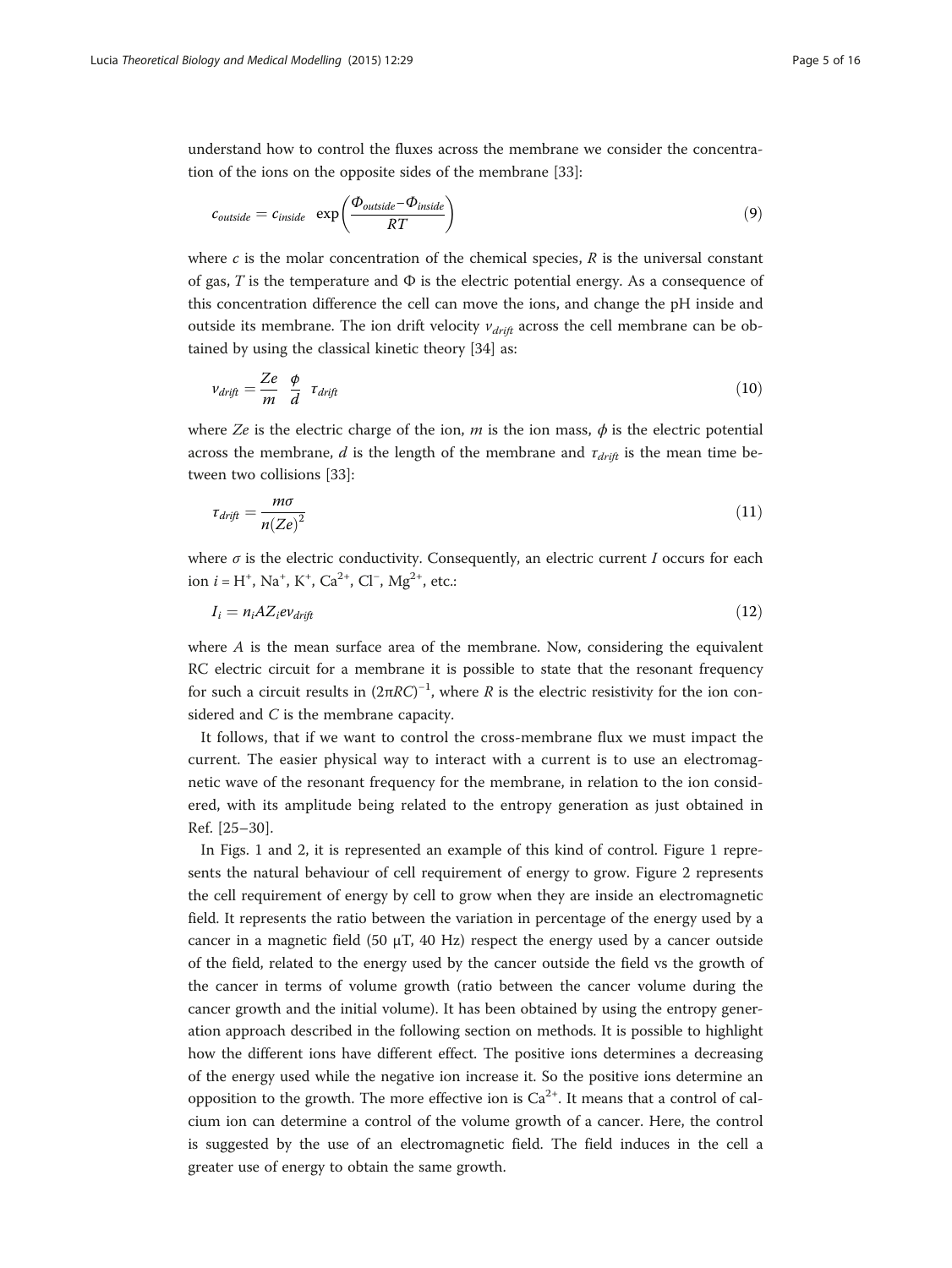<span id="page-5-0"></span>

## Conclusions

Life is an organisational and thermodynamic process that tends towards the maximum conversion of available energy. The biochemical reactions produce or consume external metabolites, and they connect internal metabolites, in constant concentrations in the cells at their steady states. To do so, the cell must exchange energy and matter through its membrane. The fundamental phenomena used by cells to reach their optimality consist of a redistributing of the flow patterns through their metabolic network.

By using the bioengineering thermodynamics, it has been highlighted how the different ions have different effect on the use of energy by the cell to grow. To do so, a control of the cells behaviours is introduced. Here, an electromagnetic field is used as a control system, but other field could be used. Cells inside and outside an electromagnetic field have been considered. The positive ions determines a decreasing of the energy used by the cancer, such that the cancer cannot grow as outside the field. On the other hand, the negative ion increase the use of energy. It means that a control of ions can determine a control of the volume growth of a cancer. This result can be extended to all the molecular fluxed across the cell membrane, obtaining a possible bioengineering thermodynamic approach to control the cancer growth.

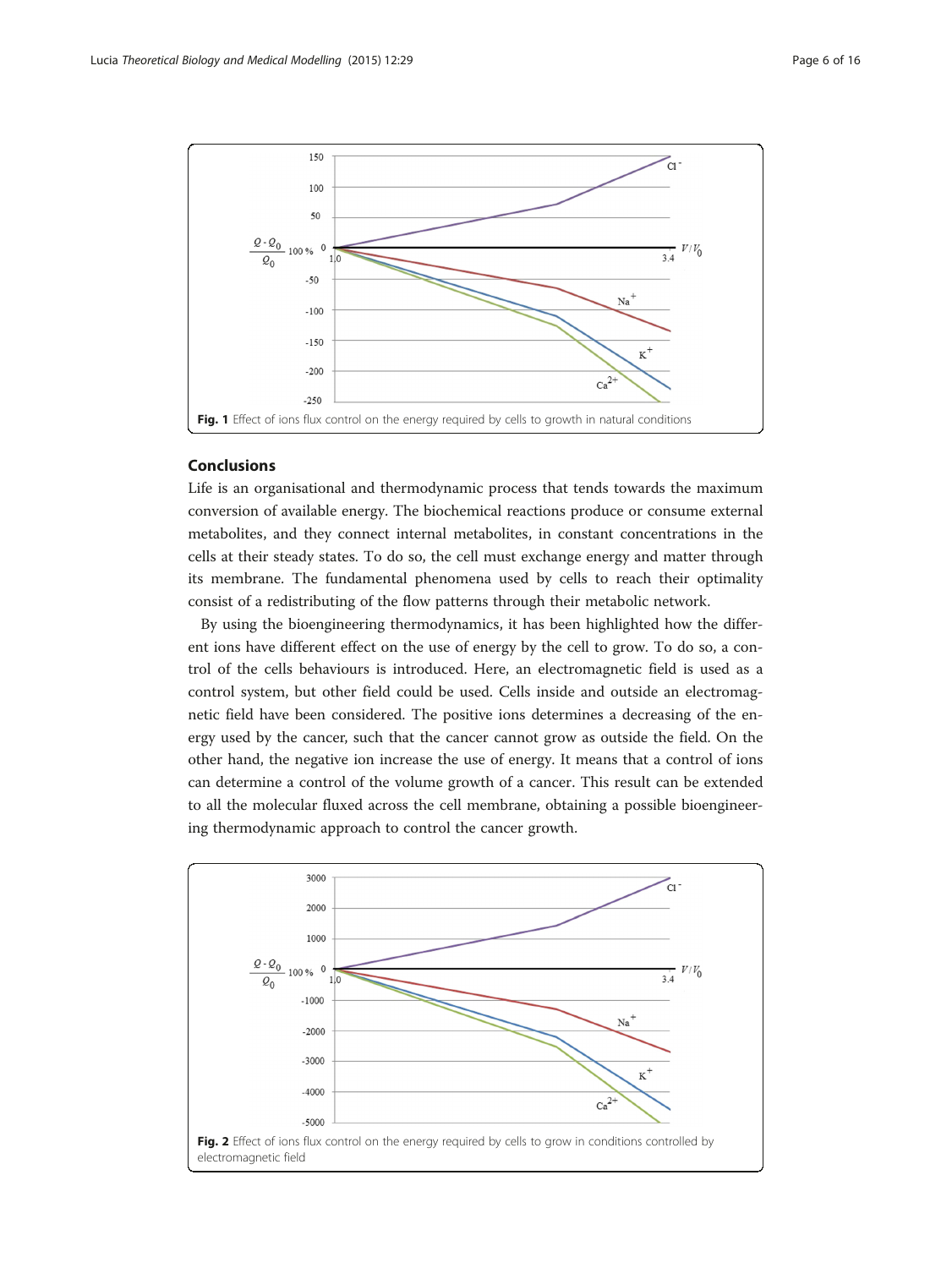## **Methods**

The approach previously used is based on the following considerations:

- 1. The energy lost by a system is gained by the environment, consequently, the information lost by the system is gained by the environment: here the problem is to codify this information;
- 2. The environment is completely accessible by any observer, so it is easy to collect data on the lost energy of any system;
- 3. The flows cause entropy generation variations, consequently we can evaluate the entropy generation to obtain information to the flows, even when we are unable to evaluate the flows themselves;
- 4. The entropy generation is a global quantity, so we can obtain global information on the cells, but from a biomedical point of view just the global cells behaviour is the useful information.

Biological systems are very interesting because they are able to adapt to the variation of environmental conditions; indeed, cells attain their "optimal" performance by a selection process driven by their environmental interactions. The resultant effect is a redistribution of energy, ions and mass flows in their metabolic network, by using regulatory proteins.

The bioengineering thermodynamic approach to biological systems consists in the analysis of the biological optimization process realized by Nature. It is no more than the classical and engineering thermodynamic analysis of the steady-state flux distribution, which, for a cell, are no more than the metabolic flows. So, starting from Equation (1) and considering the second law for the open systems [[18\]](#page-15-0):

$$
S_g = \int_0^t \dot{S}_g dt = \Delta S - \sum_i \frac{Q_1}{T_i} - \int_0^t \left( \sum_{in} G_{in} S_{in} - \sum_{out} G_{out} S_{out} \right) dt \tag{13}
$$

where  $Q$  is the heat exchanged,  $T$  is the temperature of the thermal source,  $s$  is the specific entropy, G is the mass flow and  $\tau$  is the lifetime of the process. But, for any open system, the entropy balance in a local form results [\[22\]](#page-15-0):

$$
\frac{\partial s}{\partial t} + v \nabla \cdot \left[ \frac{\mathbf{Q}}{T} + \sum_{i} \rho_{i} s_{i} \left( \mathbf{x}_{i} - \mathbf{x}_{B} \right) \right] = v \sigma
$$
\n(14)

where  $s = S/m$ , is the specific entropy, S is the entropy,  $\sigma$  is the entropy production density,  $\nu$  is the specific volume, Q is the heat flow,  $\dot{\mathbf{x}}_i$  is the relative velocity in relation to the centre of mass reference, and  $\dot{\mathbf{x}}_B$  is the centre of mass velocity. Now, considering that [[22](#page-15-0)]:

$$
T\frac{ds}{dt} = \frac{du}{dt} + p\frac{dv}{dt} - \sum_{i} \mu_{i} \frac{dc_{i}}{dt}
$$
  
\n
$$
\frac{du}{dt} = \frac{dq}{dt} - p\frac{dv}{dt} - \nu \Pi : \nabla \dot{\mathbf{x}}_{B} + \nu \sum_{k} \mathbf{J}_{k} \cdot \mathbf{F}_{k}
$$
  
\n
$$
\frac{dq}{dt} = -\nu \nabla \cdot \mathbf{J}_{q}
$$
  
\n
$$
\frac{dc_{i}}{dt} = -\frac{1}{\nu} \nabla \cdot \mathbf{J}_{i} + \frac{1}{\nu} \sum_{j} \nu_{ij} J_{j}
$$
\n(15)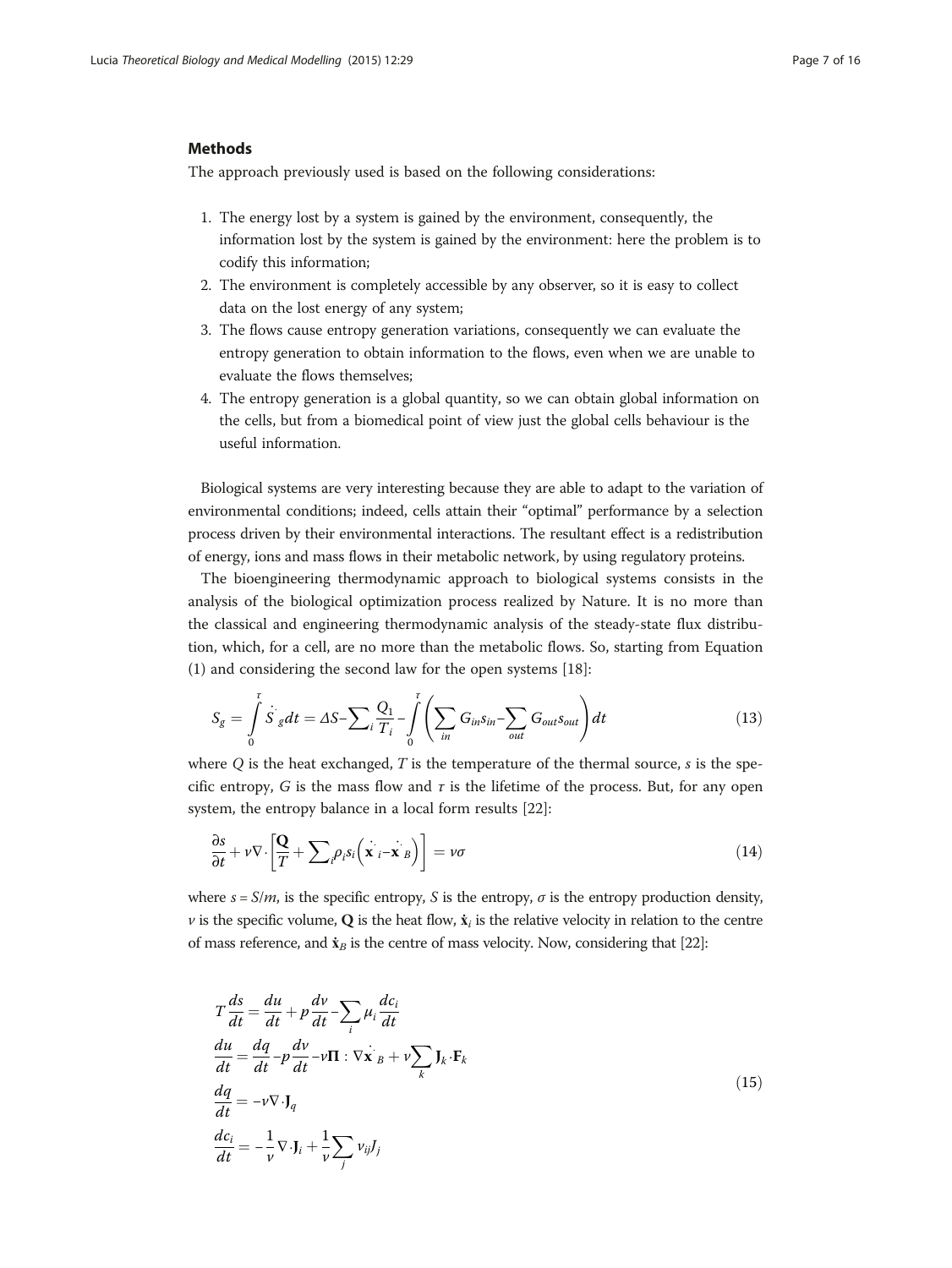where s is the specific entropy,  $u$  is the internal specific energy,  $v$  is the specific volume, p is the pressure,  $\mu_i$  are the chemical potentials,  $c_i$  is the concentrations, T is the temperature,  $d/dt = \partial/\partial t + \dot{x}_B \cdot \nabla$ , q is the heat per unit mass,  $\Pi = \mathbf{P} - p \mathbf{I}$  with  $\Pi$  total pressure tensor,  $p$  hydrostatic pressure and I identity matrix of which the elements are  $I_{jk} = \delta_{jk} = 1$  if  $j = k$  and 0 in the other cases,  $\mathbf{a:b} = \sum_{ij} a_{ij} b_{ji}$  is the product between two tensors **a** and **b**,  $J_k = \rho_k$  ( $\dot{\mathbf{x}}_i - \dot{\mathbf{x}}_B$ ) is the diffusion flows and  $\mathbf{F}_k$  are the forces,  $J_j$  is the chemical reaction rate of the j-th chemical reaction and  $v_{ij}$  are quantities such that if they are divided by the molecular mass of the i-th component they are proportional to the stoichiometric coefficients. Now, introducing the electro-chemical affinity  $\tilde{A} = A +$ Z  $\Delta \phi$  related also to pH variation and the electric field variation, with  $A_i = \sum_k v_{ki} \mu_i$ , Z the electric charge per unit mass,  $\phi$  the electrostatic potential, the relation (AA) holds [[25](#page-15-0)–[28](#page-15-0)]:

$$
s_{g} = \int_{V} dV \left( -\int_{0}^{T_{1}} \frac{\nu}{T^{2}} J_{q} \cdot \nabla T dt - \int_{0}^{T_{2}} \nu \sum_{k} J_{k} \cdot \nabla \left( \frac{\mu_{k}}{T} \right) dt - \int_{0}^{T_{3}} \frac{\nu}{T} \Pi : \nabla \dot{\mathbf{x}}_{B} dt - \int_{0}^{T_{4}} \frac{\nu}{T} \sum_{j} J_{j} A_{j} + \int_{0}^{T_{5}} \frac{\nu}{T} \sum_{k} J_{k} \cdot \mathbf{F}_{k} \right) =
$$
  
= S\_{g,tf} + S\_{g,dc} + S\_{g,vg} + S\_{g,cr} + S\_{g,de} \tag{16}

where [\[25](#page-15-0)–[27\]](#page-15-0):

- 1.  $S_{g,t}$  is the entropy generation due to the thermal flux driven by temperature difference;
- 2.  $S_{\sigma,dc}$  is the entropy generation due to the diffusion current driven by chemical potential gradients, with  $\tilde{\mu} = \mu + Z \phi$  electrochemical potential, *μ* chemical potential;
- 3.  $S_{\text{g}v\text{g}}$  is the entropy generation due to the velocity gradient coupled with viscous stress;
- 4.  $S_{g,cr}$  is the entropy generation due to the chemical reaction rate driven by affinity, always positive;
- 5.  $S_{\sigma,de}$  is the entropy generation due to the dissipation due to work by interaction with the environment;

and  $\tau_i$ ,  $i \in [1, 5]$  $i \in [1, 5]$ , are the lifetimes of any process and the volume of the cell is evaluated by a characteristic length, in transport phenomena usually considered the diameter of the cell approximated as the diameter of a sphere  $L = (6V/\pi)^{1/3} = 2r$ , with r being the cell radius;

- 1. the mean environmental temperature can be assumed as  $T_0 = 310$  K and the mean cell temperature has been estimated to be  $T_0 + \Delta T$ . The quantity  $\Delta T$ would be experimentally evaluated for different cells lines in relation to their metabolism;
- 2. the internal energy density results in  $u = 3.95 \times 10^7$  Jm<sup>-3</sup>, being calculated as the ratio between the ATP energy,  $U = 3 \times 10^{-7}$  J and the mean value of the cell inside the human body,  $V = 7600 \mu m^3$ . It must be emphasized that this is an approximation because the cell volume inside the human body is in the range of 200-15000  $μm<sup>3</sup>$ ;
- 3. the thermal molecular mean velocity inside the cytoplasm is considered to be  $= 5 \times$  $10^{-5}$  m s<sup>-1</sup>;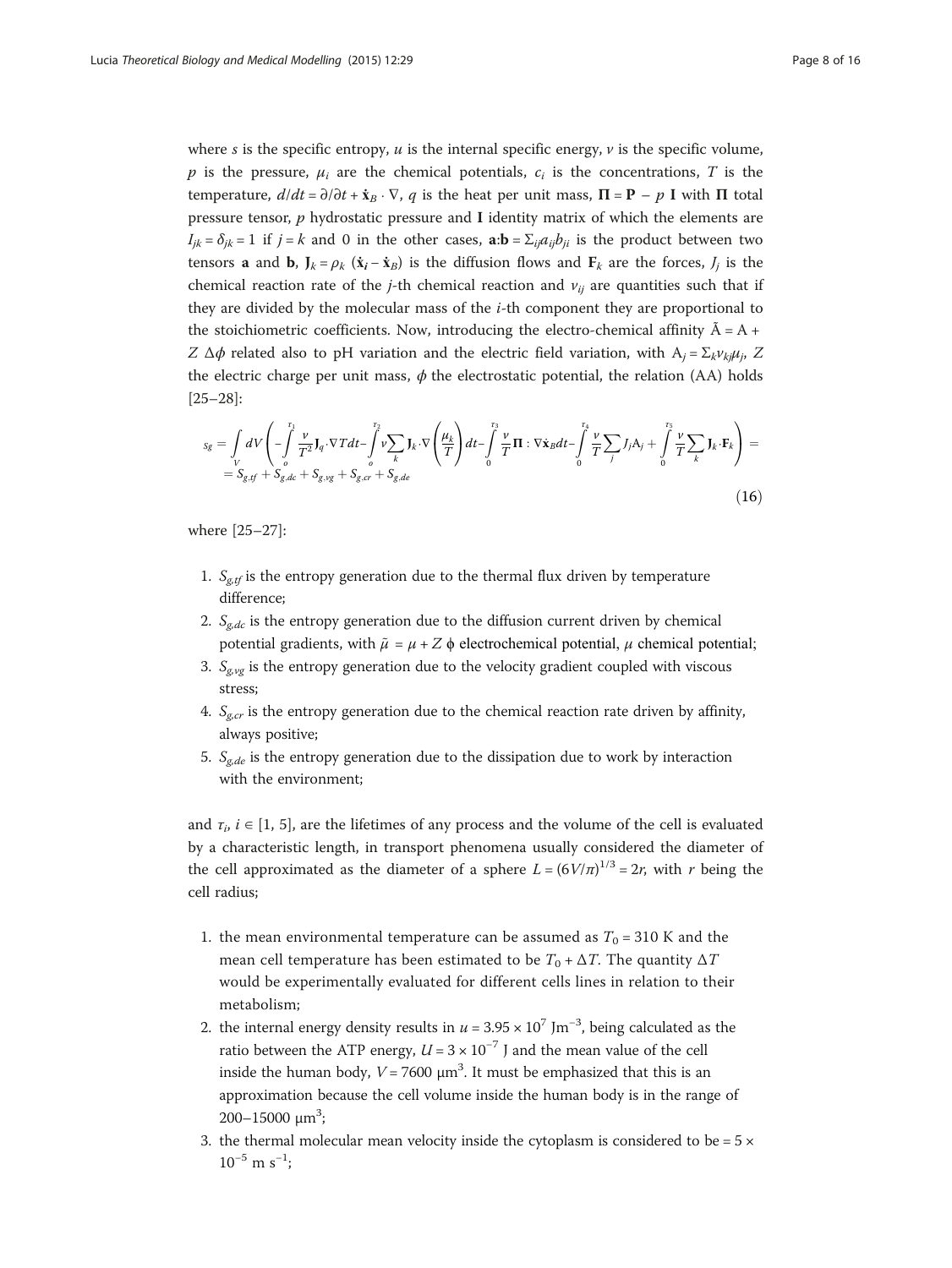- 4. the membrane volume is calculated with  $V_m = \frac{4}{3} \pi r^3 \frac{4}{3} \pi (r d_e)^3 = \frac{4}{3} \pi r^3 \frac{4}{3} \pi (r 0.2r)^3$  $= 0.992V$  being  $d_e = 0.2 r$ ;
- 5. the chemical potential gradient can be approximated through the ratio between the mean value of the chemical potential  $\mu = 1.20 \times 10^{-9}$  J kg<sup>-1</sup> and the membrane length  $d_m$  = 0.01 µm, with the mean density being  $\rho$  = 1000 kg m<sup>-3</sup>;
- 6. the viscosity is taken to be  $6.91 \times 10^{-3}$  N s m<sup>-2</sup>;
- 7.  $n \sim 2.07 \times 10^{-3}$  N s m<sup>-2</sup> at 30 °C;
- 8.  $\dot{x}_B$  is set as  $3.0 \times 10^{-6}$  m s<sup>-1</sup>;
- 9.  $\tau_1$  is the time related to the *thermal* flow driven by temperature difference. It can be assessed considering that the time constant of the thermal transient for heat conduction is  $\tau_{cv} \approx pcV/(hA)$  with  $\rho \approx 1000$  kg m<sup>-3</sup> density, V the cell volume, A the external cell surface,  $c \approx 4186$  J kg<sup>-1</sup>K<sup>-1</sup> specific heath, and h the convection heat transfer coefficient evaluated as:  $h \approx 0.023 Re^{0.8} Pr^{0.35} \lambda/L,$  where  $\lambda \approx 0.6 \text{ W m}^{-1} \text{K}^{-1}$ of heat conductibility, L the characteristic dimension of the cell (here we have considered the diameter), Re  $\approx$  0.2 the Reynolds number and Pr  $\approx$  7 the Prandtl number. The process would have occurred in a time  $\tau_1 \approx 5 \tau_{cv}$ . For human cells this value can be considered in the range 15–269 ms;
- 10.  $\tau_2$  is the time related to the diffusion current driven by chemical potential gradients. It can be evaluated as  $\tau_2 \approx d/D$ , with  $d = 0.01$  µm, i.e., the length of the membrane, and D being the diffusion coefficient. Considering that the diffusion coefficient of glucose is approximately  $10^{-9}$  m<sup>2</sup>s<sup>-1</sup> it follows that  $\tau_2 \approx 10$  s;
- 11.  $\tau_3$  is the time related to the velocity gradient coupled with viscous stress. This time can be evaluated as the propagating time of a mechanical wave on the surface of the cell  $\tau_3 \approx \frac{2\pi r}{c}$  with  $c \sim 1540$  m s<sup>-1</sup> the sound velocity, considered to be the same in biological tissue;
- 12.  $\tau_4$  is the time related to the chemical reaction rate driven by affinity and it can be evaluated considering the magnitude order of a chemical reaction in a cell  $({\sim}10^{-7}$ mol s<sup>-1</sup>1<sup>-1</sup>). Moreover, we consider that the moles number is proportional to the density of the chemical species (for glucose 1540 kg  $m^{-3}$ ) and the volume of the cell itself. It follows that this time is in the range 17–1283 ns;
- 13.  $\tau_5$  is the time related to the dissipation due to work by interaction with the external forces. It depends on the interaction considered;
- 14. L is a characteristic length, introduced as usually done in transport phenomena.

An experiment has been developed to obtain also a direct proof [[31\]](#page-15-0). Therefore the spontaneous heat exchanged by the cell represents the interaction or the spontaneous communication between the cell and its environment. The proposed thermodynamic theory predicts that the temperature difference between cells with distinct metabolic characteristics can be amplified by an altered interaction with the external environment, due to the entropy generation term related to the interaction of the system with the external fields. The experiments carried out on cells exposed to low frequency electromagnetic waves consolidate the thermodynamic approach. Indeed, through infrared thermography an adimensional number, maned thermal dispersion index, was evaluated. This adimensional number represents the inability of the cells to fit their thermal power to environmental changes. Primary fibroblasts display a high dispersion index, with a maximal value of 800 % vs NIH3T3 immortalized line, which means that the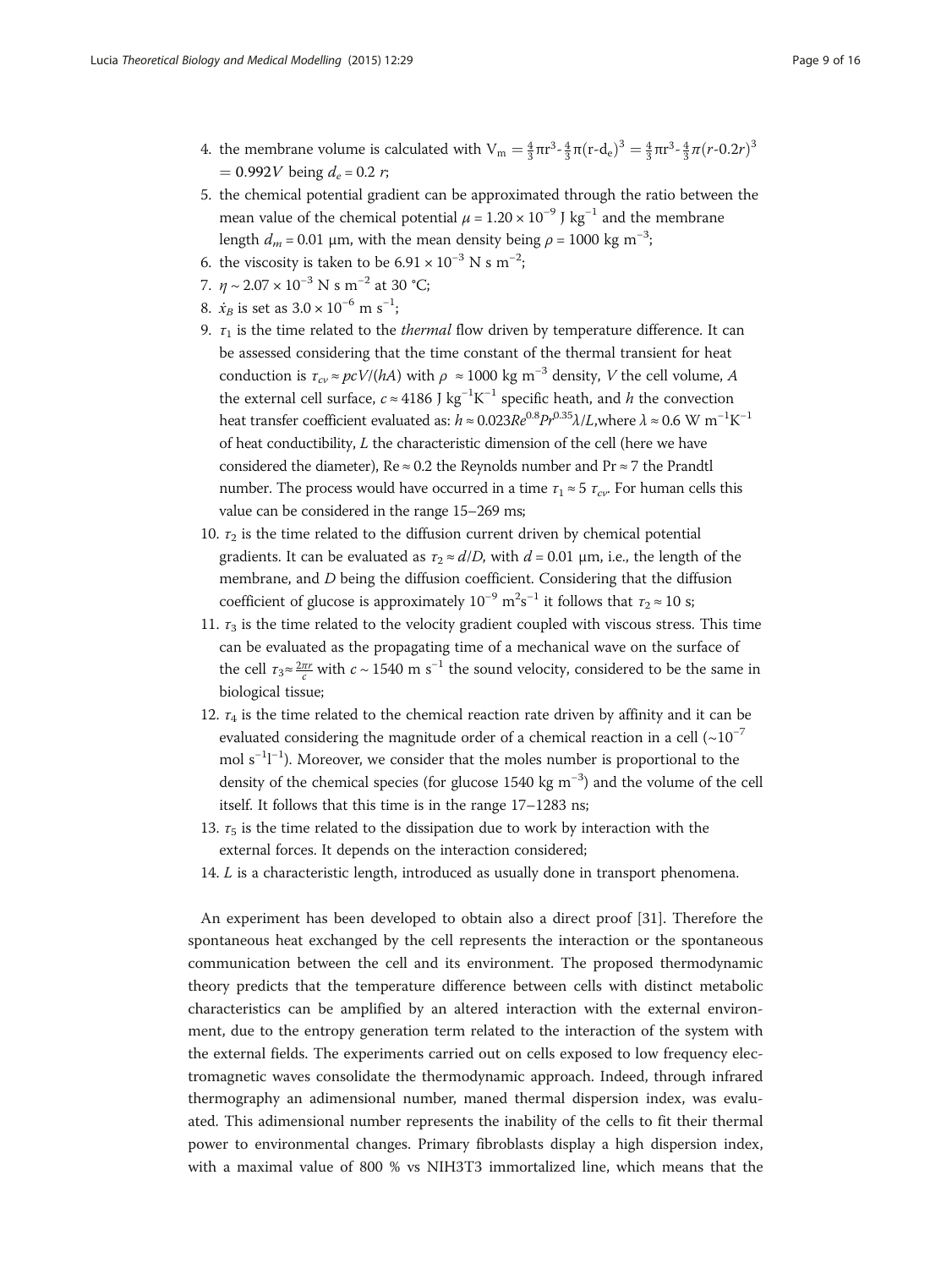primary fibroblasts adjust more efficiently their thermal production or dissipation than the NIH3T3 cells. This significant difference implies that, when exposed to selected environmental conditions, transformed cells dissipate heat more slowly than their normal counterpart. The results of this experimental approach demonstrate that selecting environmental conditions it is possible to appreciate distinct cellular phenotypes; these differences can be evaluated by thermal dispersion patterns measured by infrared thermography. The experiment confirmed the bioengineering thermodynamics theoretical results.

The results obtained can be improved by considering other approach to bioengineering thermodynamics devoted to the study of organization in living systems and by linking each others. Indeed, evolution over the long term requires a constant generation of new alternative forms, a biological behavior named mutation [\[35](#page-15-0)]. The cooperative effect of mutation and selection consists in different processes on different time scales:

- 1. Microevolution: changes within a natural populations, in the composition of populations due to mutation and natural selection. It occurs on a time scale of generations, it represents an adaptive change;
- 2. Macroevolution: changes between populations, in the composition of lineages due to speciation and extinction. It occurs in a geological time scale.

Macroevolution has its origin in microevolution as the result of natural selection acting on genotypic and phenotypic variation [[35](#page-15-0)–[38](#page-15-0)]. These natural processes can be described by introducing mathematical models, based on two thermodynamic actions [[35](#page-15-0), [39\]](#page-15-0):

- 1. The acquisition of resources from the external environment and its conversion into energy storage;
- 2. The transformation of the metabolic energy into useful work.

The bases of these processes is the interaction between bio-system and environment [[40\]](#page-15-0). This brings to non equilibrium states, and the mathematical formalisms developed to the biosystems analysis was the dynamical systems, based on the studies of Bowen [[41\]](#page-15-0), Ruelle [\[42](#page-15-0)] and Sinai [[43](#page-15-0)], who provided new perspectives in the analysis of far from equilibrium systems by the discovery of certain connections between nonequilibrium statistical mechanics and the ergodic theory of dynamical systems. In this context the fundamental concept is the entropy and just this concept represents the link between the dynamical systems approach and the thermodynamic approach here developed. Indeed, following Ruelle [[44](#page-15-0)], considering a classical system with isokinetic time evolution described by the equation:

$$
\frac{d}{dt}\begin{pmatrix} \mathbf{p} \\ \mathbf{q} \end{pmatrix} = \begin{pmatrix} \mathbf{\xi} - a\mathbf{p} \\ \mathbf{p}/m \end{pmatrix} \Leftrightarrow \frac{d\mathbf{x}}{dt} = \mathbf{F}_{\xi}(\mathbf{x})
$$
\n(17)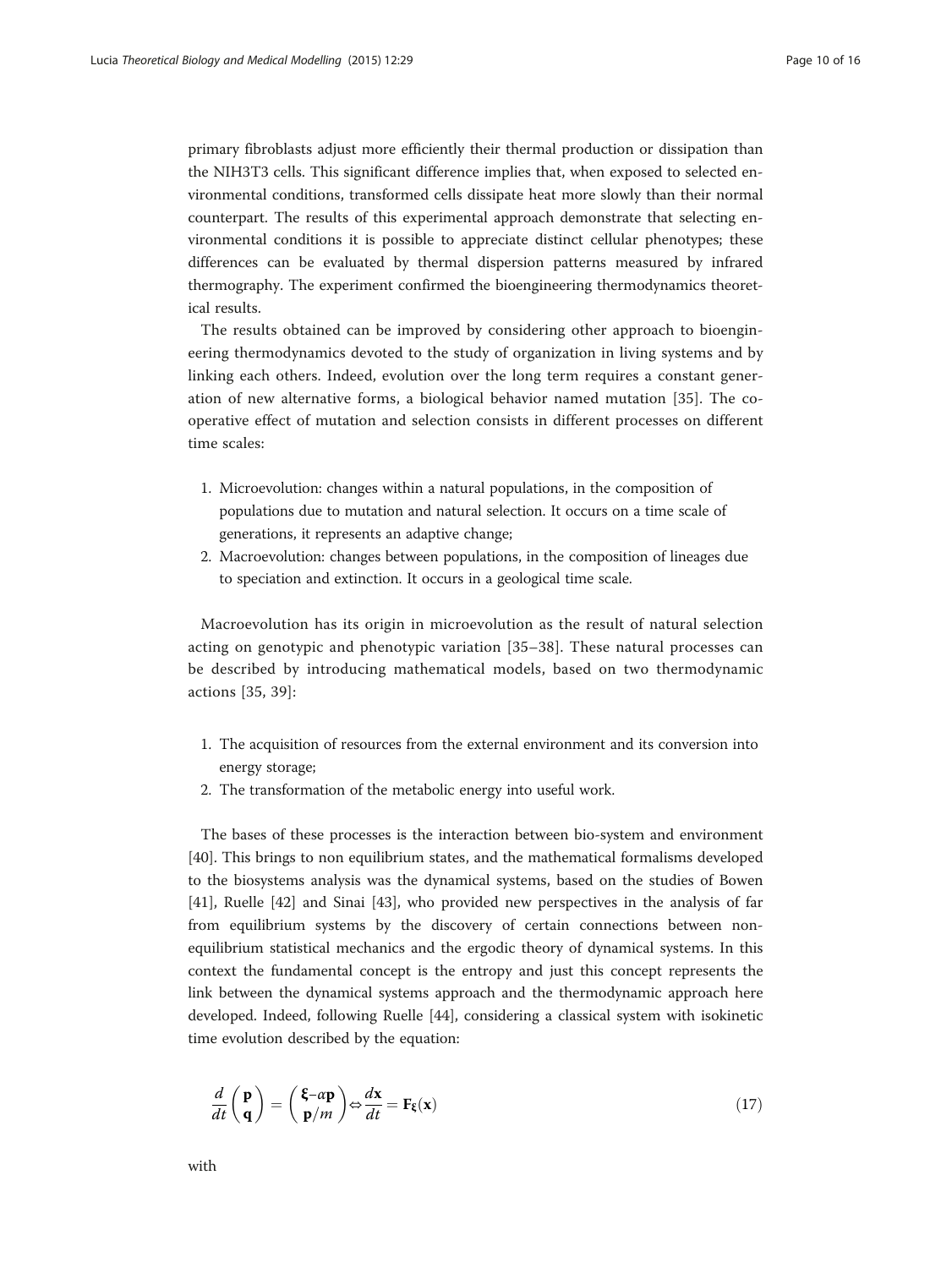$$
\mathbf{x} = \begin{pmatrix} \mathbf{p} \\ \mathbf{q} \end{pmatrix} \quad \text{and} \quad \mathbf{F}_{\xi}(\mathbf{x}) = \begin{pmatrix} \xi - \alpha \mathbf{p} \\ \mathbf{p}/m \end{pmatrix} \tag{18}
$$

 $\mathbf{p} \in \mathbb{R}^N$  and  $\mathbf{q} \in \mathbb{R}^N$  momentum and position respectively,  $\xi$  a nongradient time independent force, *m* mass and  $(-\alpha \mathbf{p})$  the isokinetic thermostat mathematical expression with  $\alpha$ defined as:

$$
\alpha(\mathbf{x}) = \frac{\mathbf{p} \cdot \xi(\mathbf{q})}{\mathbf{p} \cdot \mathbf{p}} \tag{19}
$$

so that [[44](#page-15-0)]:

$$
\frac{d}{dt}\left(\frac{\mathbf{p}\cdot\mathbf{p}}{2m}\right) = 0\tag{20}
$$

Under these conditions Ruelle defined the entropy increment as [[44](#page-15-0)]

$$
S(\mathbf{\xi} + \Delta \mathbf{\xi}) = \int_{0}^{\infty} dt \int_{-\infty}^{t} d\tau \rho_{\xi} \left( \nabla_{\mathbf{x}} \left( d\mathbf{x} \cdot f_{\xi_{0}}^{t-\tau} \right) \cdot \delta_{\tau} \mathbf{F}(\mathbf{x}) \right) \varPhi(\mathbf{x}) \tag{21}
$$

with  $\delta_{\tau} \mathbf{F}$  is a time-dependent small perturbation of **F**,  $\rho_{\xi} \Big( \nabla_{\mathbf{x}} \Big( d\mathbf{x} \cdot f_{\xi_0}^{t-\tau} \Big) \cdot \delta_{\tau} \mathbf{F}(\mathbf{x}) \Big)$  probability distribution,  $f_{\xi}^{t-\tau}$  the solution of the equation (18) at the time t- $\tau$  corresponding to the initial conditions  $\mathbf{\xi}_0$ ,  $\Phi(\mathbf{x}) = (N - 1)\alpha$ . Then, Denbigh [\[18](#page-15-0), [45](#page-15-0)] expressed the fundamental processes of living systems, introducing an entropy approach:

$$
dS = dS_{\text{int}} + dS_{\text{ext}} \tag{22}
$$

where  $dS$  is the total entropy elementary variation,  $dS<sub>int</sub>$  is the entropy elementary production within the system due to its metabolism of ingested exergy and  $dS_{ext}$  is the entropy exchange with the environment. Entropy is a path independent state function, and the overall reaction entropy  $\Delta S_R$  can be evaluated by the macroscopic reaction stoichiometry between external metabolites:

$$
\Delta S_R = \sum_{i=1}^n p_i \Delta S_i = \sum_{i=1}^n p_i \sum_{l=1}^k \nu_l s_{li} = c \sum_{i=1}^n p_i \ln p_i \tag{23}
$$

where  $\Delta S_i = -c \ln p_i$  is the entropy of reaction,  $s_{li} = (h_{li} - g_{li})/T$ , with  $h_{li}$  molar enthalpy and  $g_{li}$  Gibbs molar energy, are the molar entropies of the k reactants and products,  $v_l$ are the stoichiometry coefficients,  $p_i$  is the probability of the *i*-th mode and *c* is a constant related to the numbers of elementary modes and on their reaction entropies. It represents the state of the fully evolved metabolic network [\[46](#page-15-0)]. When the living systems increase in organization, they increase their entropy and, far from equilibrium, they have a high exergy content [\[47\]](#page-15-0); indeed, considering two systems with the same mass and the same chemical composition, the one, that has a large amount of organization, has also higher exergy content. During their evolution, the living systems, and also ecosystems, increase their structure in organization, which is a working information useful for resilience and integrity, and also their efficiency in converting exergy to entropy, in order to reduce the applied exergy gradient, while their internal entropic state continue to decrease [\[48](#page-15-0), [49\]](#page-15-0). Then, while  $dS<sub>int</sub>$  is always positive defined ( $dS_{\text{int}} \ge 0$ ),  $dS_{\text{ext}}$  can have any sign.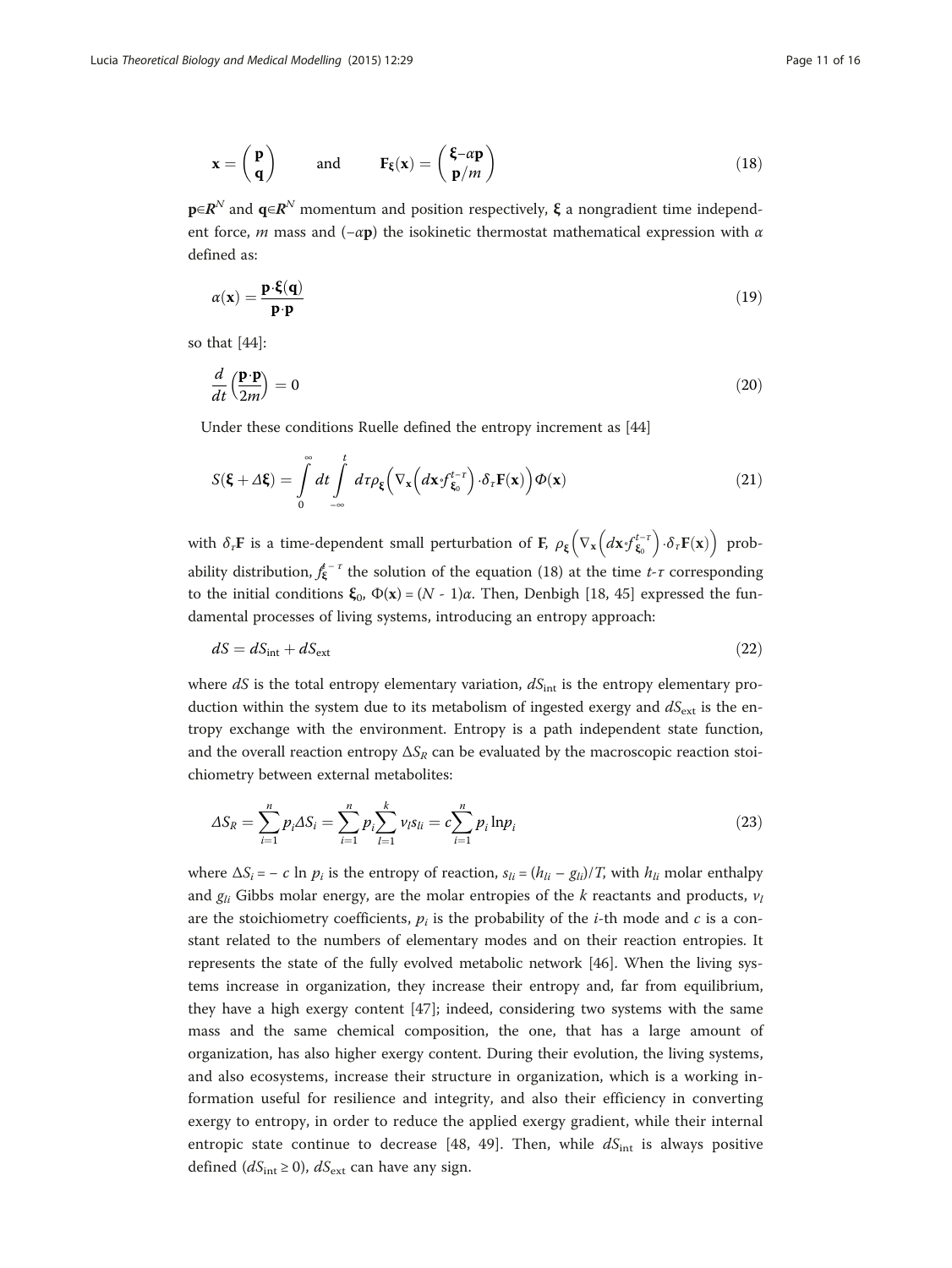The inner entropy generation rate  $\sigma$  is defined as the local first time derivative of the [[50\]](#page-15-0) internal component of the entropy:

$$
\sigma = \frac{dS_{\text{int}}}{dt} \tag{24}
$$

If the irreversible processes are sufficiently slow, the Gibbs equation can be applied to any subsystem [\[50\]](#page-15-0):

$$
TdS = dU + pdv - \sum_{i} \mu_i dn_i
$$
\n(25)

and the entropy can be expressed in terms of fluxes  $J_i$  and conjugated generalized forces  $X_i$  [\[50](#page-15-0)]:

$$
T\sigma = \sum_{i} J_i X_i \tag{26}
$$

The non-equilibrium stationary states, which are the states whose variables are independent of time, play a fundamental role in the irreversible processes. After a characteristic time, the system achieves the equilibrium if no restraints are imposed on it, while if a number of constant restraints are imposed, a steady state is attained [\[50](#page-15-0)]. In any steady state the total entropy is independent of time, consequently:

$$
\frac{dS}{dt} = \frac{dS_{\text{int}}}{dt} + \frac{dS_{\text{ext}}}{dt} = 0 \Rightarrow \frac{dS_{\text{ext}}}{dt} = -\frac{dS_{\text{int}}}{dt}
$$
(27)

but

$$
\frac{dS_{\text{int}}}{dt} \ge 0 \Rightarrow \frac{dS_{\text{ext}}}{dt} \le 0\tag{28}
$$

and it is possible to argue that the entropy generation rate in a stationary system must be compensated by the liberation of entropy to the surroundings. This means also that non-equilibrium steady states cannot occur in isolated systems because these last systems do not allow exchange of entropy between the systems and the surroundings [\[8](#page-14-0)]. Prigogine proved that [\[51](#page-15-0)–[53\]](#page-15-0):

$$
d\sigma \le 0 \Rightarrow \frac{d^2 S_{\text{int}}}{dt^2} \le 0\tag{29}
$$

On the use of the Prigogine's results there is little doubt that a mature organism may reached a stationary state; indeed, the homeostasis of all self regulating systems is interpreted as tendency to return from a perturbed state to that of highest stability compatible with biological constraints [\[50\]](#page-15-0).

Moreover, considering an irreversible and open system, it is composed by  $N$  elementary volumes. Every *i*-th element of this system is located by a position vector  $\mathbf{x}_i$ , it has a velocity  $\dot{\mathbf{x}}_i$ , a mass  $m_i$  and a momentum  $\mathbf{p}_i = m_i\dot{\mathbf{x}}_i$ . The total mass of the system is  $m = \sum_i m_i$  and its density is  $\rho = m/V$  with  $V = \sum_i V_i$  total volume. The position of the centre of mass is  $\mathbf{x}_B$  and its velocity results  $\dot{\mathbf{x}}_B = \sum_i m_i \dot{\mathbf{x}}_i/m$ , while the diffusion velocity is  $\mathbf{u}_i = \dot{\mathbf{x}}_i - \dot{\mathbf{x}}_B$ . The total mass of the system is conserved, so the following relation  $\dot{\rho} + \rho \nabla \cdot \dot{\mathbf{x}}_B = 0$  is satisfied together with its local expression  $\dot{\rho}_i + \rho \nabla \cdot \dot{\mathbf{x}}_i = \rho \Sigma_i$ , related to the density of the *i*-th elementary volume of density  $\rho_i$  and a source  $\Xi$  generated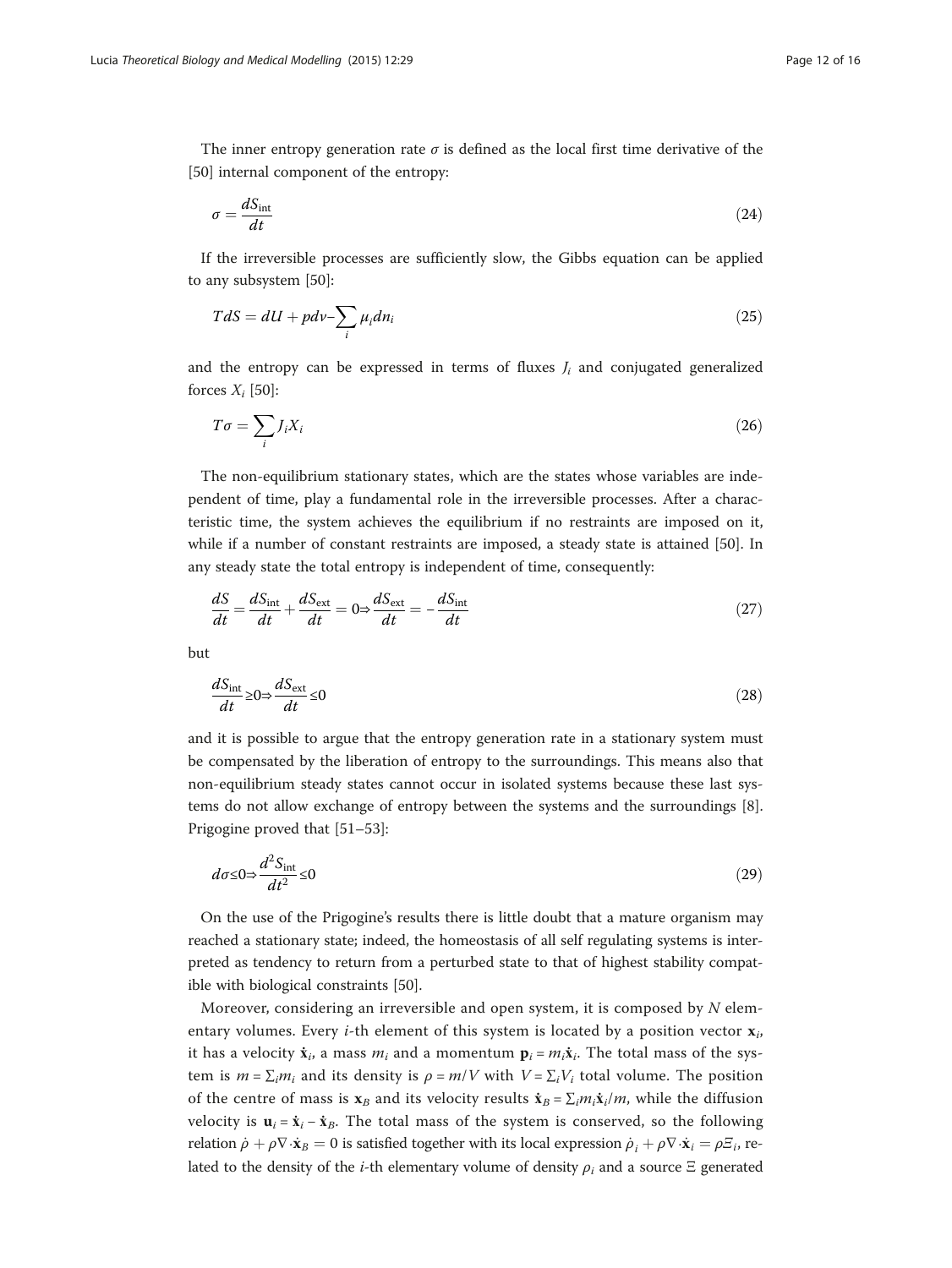by matter transfer, chemical reactions or thermodynamic transformations. For an open system, as just described in macroscopic way, the equation of the entropy balance is [\[22\]](#page-15-0):

$$
\frac{\partial s}{\partial t} + v \nabla \cdot \mathbf{J}_S = \dot{s}
$$
  
\n
$$
\dot{s} = v\sigma
$$
\n(30)

where  $s = S/m$ , is the specific entropy, S entropy,  $\sigma$  the density of the entropy generation rate,  $\nu$  the specific volume and  $J_S$  is the entropic flux defined as:

$$
\mathbf{J}_S = \frac{\mathbf{Q}}{T} + \sum_{i} \rho_i s_i \left( \mathbf{x} \cdot \mathbf{x} \cdot \mathbf{z} \right)
$$
 (31)

with Q heat flux.

Any dynamical state of this system can be described by the 3N canonical coordinates  $\{x_i \in \mathbb{R}^3, i \in [1,\mathcal{N}]\}\$  and their conjugate momenta  $\{\mathbf{p}_i \in \mathbb{R}^3, i \in [1,\mathcal{N}]\}\$ . The 6N – dimensional space spanned by $\{(\mathbf{p}_i, \mathbf{x}_i), i \in [1, N]\}$  is the phase space  $\Omega$  of the open system considered. Any point  $\mathbf{q}_i = (\mathbf{p}_i, \mathbf{x}_i)$ ,  $\mathbf{q}_i \in R^{6N}$  in the phase space  $\Omega$ , represents a state of the entire N – elements system [\[54\]](#page-15-0). Any family { $\xi(t)$ ,  $t \in \mathbb{R}$ } is called stochastic process in the phase space  $\Omega$  and it can be represented by a family of equivalent classes of random variables ξ(t) on Ω, { $\gamma(\sigma(t)) : t \in \mathbb{R}$ . The point function  $\gamma(\mathbf{q}(t))$  is called trajectory of the stochastic process  $\xi(t)$ : a description of a physical system in terms of a trajectory of a stochastic process corresponds to a point dynamics, while its description in terms of equivalent classes of trajectories and their associated probability measure corresponds to an ensemble dynamics [\[55\]](#page-15-0). So it is considered a non-equilibrium system moving in the  $Ω$ -space between two states, which are in two elementary cells of a given partition of the phase space. We use the concept of path of classical mechanics: if the motion of the system is regular, or if the phase manifold has positive or zero Riemannian curvature, there will be only a fine bundle of paths which track each other between the initial and the final cells [\[13](#page-15-0)]. For a system in chaotic motion, or when the Riemannian curvature of the phase manifold is negative, two points indistinguishable in the initial cell can separate from each other exponentially [[54](#page-15-0)]. Then, between two given phase cells, there may be many possible paths  $\gamma_k$ ,  $k \in [1,\omega]$  with  $\omega$  number of all the paths, with different travelling time  $t_{yk}$  of the system and different probability  $p_{yk}$ for the system to take the path  $k$ , called path probability distribution [\[56](#page-15-0)–[59\]](#page-15-0). It is considered an ensemble of a large number  $L$  of identical systems, all moving in the phase space from two cells with  $\omega$  possible paths, and  $L_k$  systems travelling on the path  $\gamma_k$ . The probability  $p_{\gamma k}$  that the system take the path  $\gamma_k$  is defined as usual by  $p_{\gamma k} = L_k/L$ . If  $\omega_k = 1$  then  $p_{\gamma k} = 1$ . By definition,  $p_{\gamma k}$  is the transition probability from the two states considered. These trajectories must be the paths minimizing action according to the principle of least action [\[54](#page-15-0)]. Since 1962, Jaynes argued that Gibbs' formalism of equilibrium statistical mechanics could be generalised in a statistical inference theory for non-equilibrium systems [\[60](#page-15-0)]. Jaynes developed the non-equilibrium statistical mechanics for the stationary state constraint on the basis of maximum entropy; his approach consists of maximising the path Shannon information entropy written for the path,  $S_I = -\sum_{\gamma} p_{\gamma} \ln p_{\gamma}$ , with respect to  $p_{\gamma}$  of the path  $\gamma$ , with the probability subject to the actual constraints. According to Shannon, 'the information entropy is the logarithm of the number of the outcomes i with non-negligible probability  $p_i'$ , while in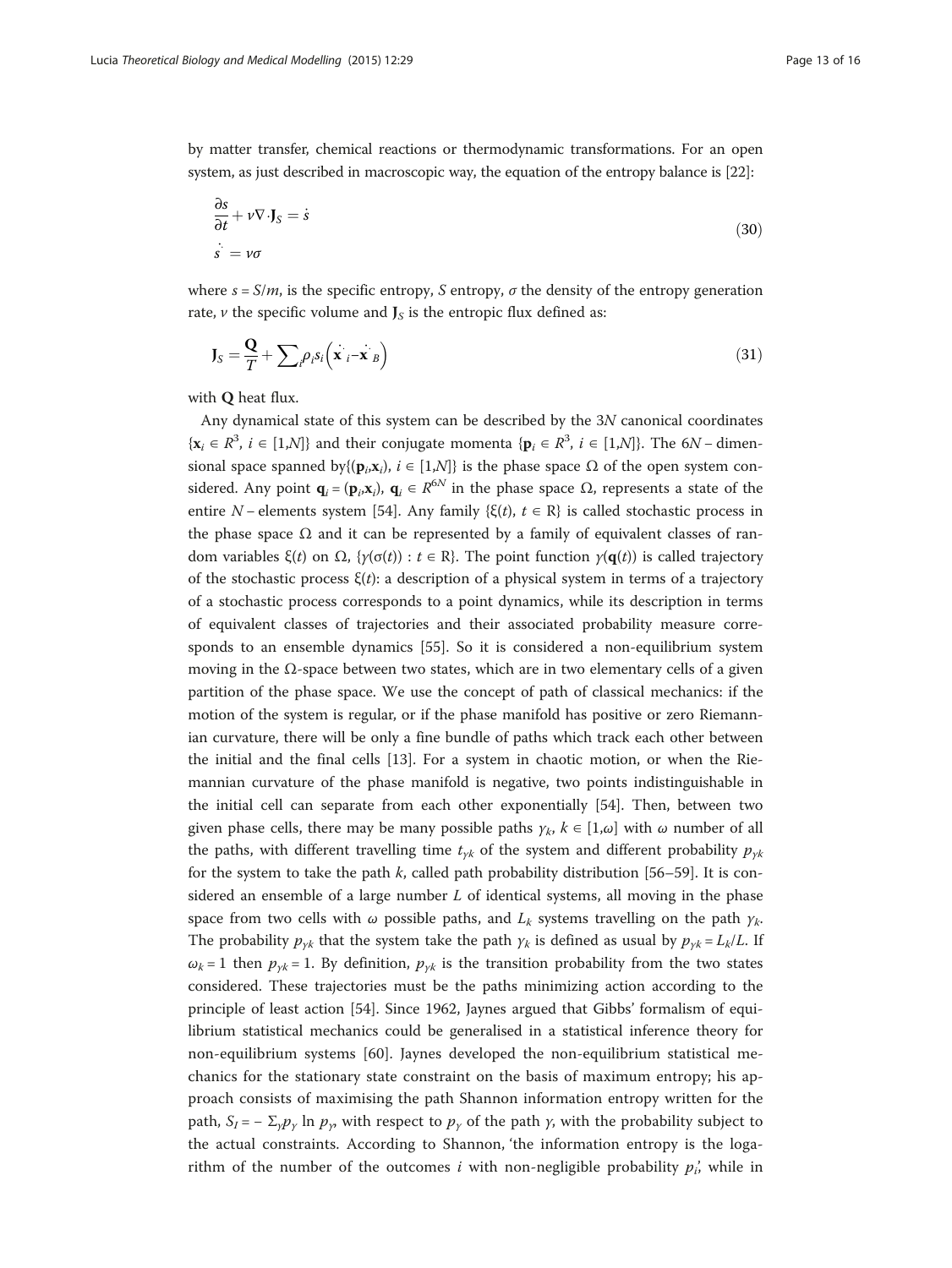'non-equilibrium statistical mechanics it is the logarithm of the number of microscopic phase-space paths *γ* having non-negligible probability  $p_y'$  [\[60](#page-15-0)]. Jaynes' approach consists of finding the 'most probable macroscopic path realised by the greater number of microscopic paths compatible with the imposed constrained' [\[60](#page-15-0)], in analogy with the Boltzmann microstate counting: 'paths rather then states are the central objects of interest in non-equilibrium systems, because of the presence of non-zero macroscopic fluxes whose statistical description requires considering the underlying microscopic behaviour over time' [[60\]](#page-15-0) which implies that 'the macroscopic behaviour is reproducible under given constraints' and it is 'characteristic of each of the great number of microscopic paths compatible with those constraints' [[60\]](#page-15-0). Following this approach and these considerations, the statistical expression of the entropy generation has been written as [[56](#page-15-0)–[59\]](#page-15-0):

$$
S_g = -k_B \sum_k p_{\gamma k} \ln p_{\gamma k} \tag{32}
$$

It can be also interpreted as the missing information necessary for predicting which path a system of the ensemble takes during the transition from a state to another.

In the theory of probability the stochastic order is introduced. Two random variables  $X$  and  $Y$  are in stochastic order if there exists a random variable  $Z$  and functions  $\psi_1$  and  $\psi_2$  such that  $X = \psi_1(Z)$  and  $Y = \psi_2(Z)$ , with  $\psi_1(Z) \leq \psi_2(Z)$  [[61\]](#page-15-0). Now, the set of paths  $\{y_k, k \in [1,\omega]\}$  is considered, with  $\omega$  number of all the paths between two thermodynamic states, represented by two points in the phase space. It is possible to define a stochastic order among the paths, saying that a path  $y_i$  is stochastically smaller than a path  $\gamma_i$  if its probability  $p_{\gamma i}$  is smaller that the probability of the other path,  $p_{\gamma j}$  [\[13](#page-15-0)]:

$$
\gamma_i \langle s_T \gamma_j \quad \text{if} \quad p_{\gamma i} \langle p_{\gamma j} \rangle \tag{33}
$$

So, the probability of a path can be expressed in term of the first order differential of the entropy generation respect to the probability itself, as follows [[13](#page-15-0)]:

$$
p_{yi} = \exp\left(-\frac{1}{k_B} \frac{\partial S_g}{\partial p_{yi}} - 1\right) \tag{34}
$$

But, in the analysis of the complex systems, it was highlighted how chaotic and fractal behaviour are very widespread in nature: any numerical evaluation based on accessible states in the phase space is incomplete because of the rejected, singular or inaccessible points [\[56\]](#page-15-0). The basis of the incomplete information is that a part of information on complex system may not be completely accessible. The consequence is that irreversibility is the physical model by which thermodynamic phenomena can be completely described [\[54](#page-15-0)]. The related information is incomplete because, for complex systems, it occurs that  $\sum_{j=1}^{v} p_j = \theta \le 1$ , with v number of accessible or accountable states, smaller of the total number of states, and  $\theta$  incompleteness of the treatment and linked to the nature of the system, consequence of the partial knowledge of the dynamics or of the inaccessible states of the system itself [\[54\]](#page-15-0). Non-statistical mechanics replaces the complete probability normalisation by: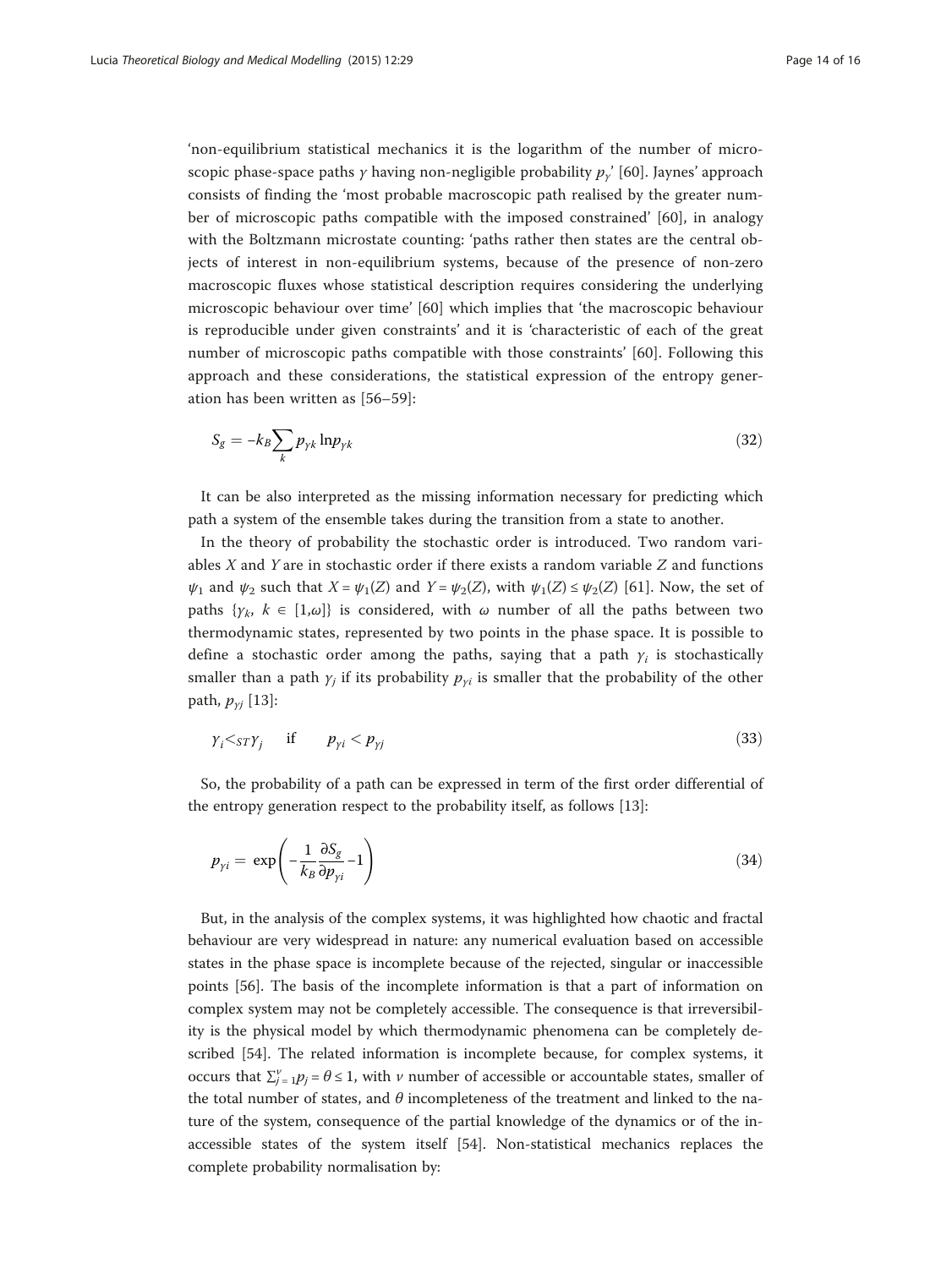<span id="page-14-0"></span>
$$
\sum_{j=1}^{v} p_j^{\theta} = 1 \tag{35}
$$

with  $\theta$  incompleteness parameter such that  $\theta = 1$  if the probability distribution is complete. It can be related to the incompleteness  $\theta$  by the following relation [[13\]](#page-15-0):

$$
\sum_{j=1}^{\nu-1} p_j^{\vartheta} + \left(\theta - \sum_{j=1}^{\nu-1} p_j\right)^{\vartheta} = 1
$$
\n(36)

The phase space cells, which represent the stationary states, was proven to form a subset of all the cells on which the evolution acts as a one-cycle permutation: this kind of ergodicity has been defined ergodicity for irreversibility [\[54](#page-15-0)]. Moreover, in nonequilibrium transformation, the volume of the phase space was proven to contract in-definitely [[54\]](#page-15-0). Recently, considering the expression for the probability  $p_{vi}$  of a path  $\gamma_i$ and the statistical results on the entropy generation [\[54\]](#page-15-0), it was proven that [\[13](#page-15-0)]:

$$
\frac{\partial S_g}{\partial p_{\gamma i}} \le \frac{\partial S_g}{\partial p_{\gamma j}} \quad \text{if} \quad p_{\gamma i} \le p_{\gamma j} \tag{37}
$$

which means that the paths are statistically ordered. The stochastic order of the path proves that the evolution of the bio-systems is related to their irreversibility and the quantity useful to evaluate the allowed paths and their probability is the entropy generation. Consequently, a link between the bioengineering thermodynamic approach proposed and the dynamical system approach is obtained.

#### Competing interests

The author declare that he has no competing interests.

#### Authors' contributions

UL has developed the thermodynamics approach and written the paper.

#### Authors' information

Umberto Lucia, MSc in Physics at Turin University and PhD in Energetics at Florence University, teaches Engineering thermodynamics at Biomedical Engineering School at Politecnico di Torino. He is member of the Energy Department and develops researches in thermodynamics bio-systems, and classical, statistical and quantum thermodynamics of complex systems. After twenty years spent to study the relations between irreversibility and steady states in open systems, in the last three years he developed the bioengineering thermodynamics applied to biosystems, biological cells, cancer and non equilibrium states. This approach to biosystems has been experimentally confirmed. Consequently, he continue to improve the theory developed in order to obtain a full thermodynamic approach useful to predict the behaviour of the biological cells with particular interest to cancer and its thermodynamic control.

#### Acknowledgments

The author must thank prof. Antonio Ponzetto (Università di Torino) for his scientific support in biomedical interpretation of the thermodynamic results and Prof. Bartolomeo Montrucchio (Politecnico di Torino) for his support in the design of the experimental devices.

### Received: 6 August 2015 Accepted: 11 November 2015 Published online: 01 December 2015

#### References

- 1. Demirel Y, Sandler SI. Thermodynamics and bioenergetics. Biophys Chem. 2002;97:87–111.
- 2. Toussaint O, Schneider ED. The thermodynamic and evolution of complexity in biological systems. Comp Biochem Physiol A. 1998;120:3–9.
- 3. Caplan SR, Essig A. Bioenergetics and Linear Nonequilibrium Thermodynamics, The Steady State. Cambridge: Harvard University Press; 1983.
- 4. Lucia U. Entropy generation approach to cell systems. Physica A. 2014;406:1–11.
- 5. Lucia U. Molecular machine as chemical-thermodynamic devices. Chem Phys Lett. 2013;556:242–4.
- 6. Salerian AJ, Saleri NG. Cooling core body temperature may slow down neurodegeneration. CNS Spectr. 2008;13:227–9.
- 7. Katchalsky A, Curran PF. Nonequilibrium thermodynamics in biophysics. Cambridge: Harvard University Press; 1967.
- 8. Lucia U. Irreversibility in biophysical and biochemical engineering. Physica A. 2012;391:5997–6007.